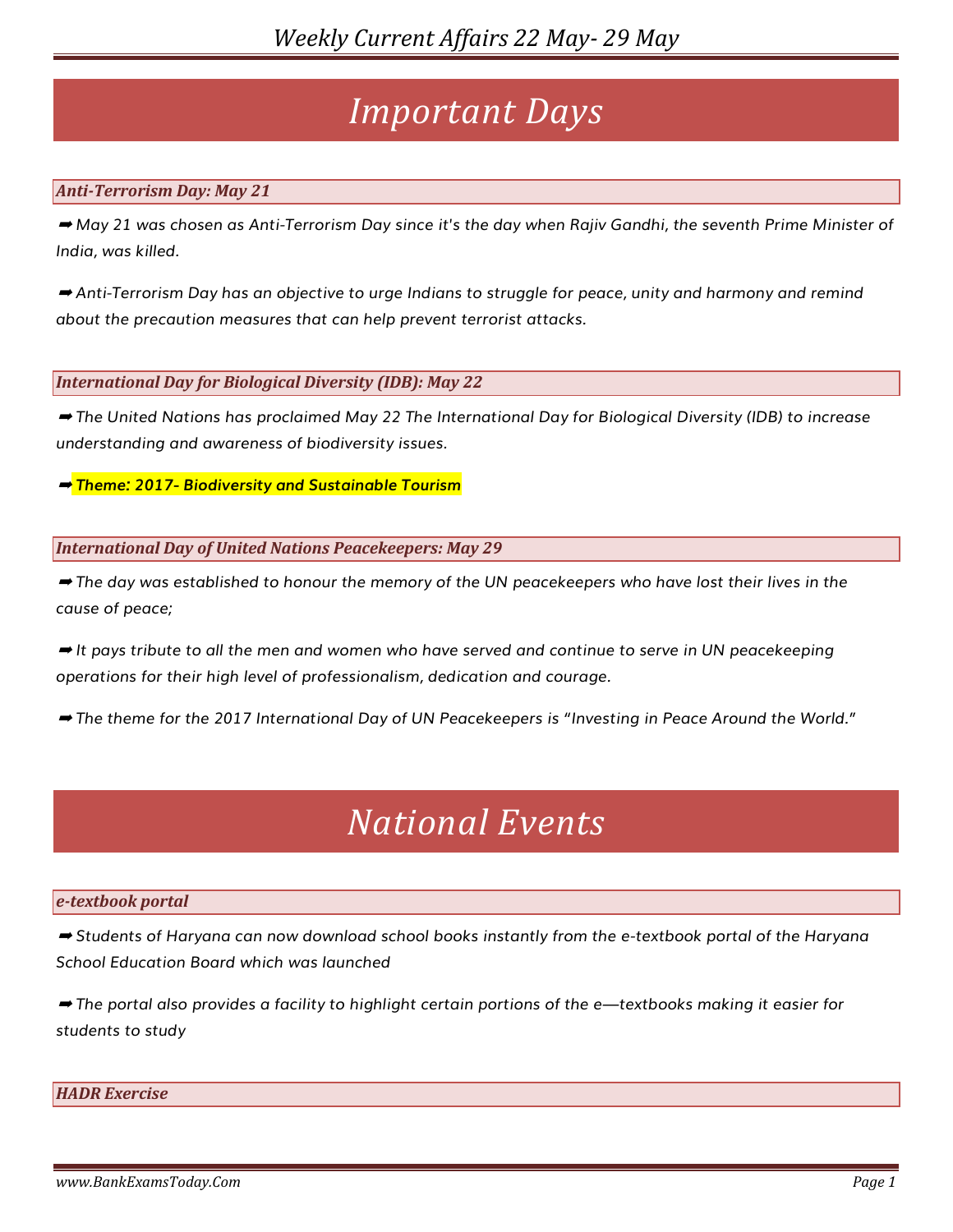➡ *The Annual Joint Humanitarian Assistance and Disaster Relief (HADR) Exercise involving multiple agencies and being conducted by Indian Navy's Western Nava Command commenced at Naval Station Karwar*

➡ *KARAVALI KARUNYA", the exercise, which involves both professional exchange and actual disaster response mechanisms is set on a Tsunami disaster scenario*

#### *Chitale Committee*

➡ *The Chitale Committee of the Ministry of Water Resources, River Development and Ganga Rejuvenation has recommended creation of sand registry for de-silting of the Ganga*

➡ *The committee has recomended "a slew of measures" which includes study to guide de-silting activities, sand registry for de-silting and a technical institute to conduct the sediment budget, flood routing studies and confirm the necessity of the de-silting of section of the river.*

➡ *The committee, headed by expert member of National Ganga River Basin Authority Madhav Chitale, was constituted in July 2016*

*Annual meeting of African Development Bank*

➡ *India hosted the annual meetings of the African Development Bank (AfDB) Group at Mahatma Gandhi Convention Centre, Ahmedabad from 22 to 26 May 2017.*

➡ *India became a member of the African Development Bank in 1983.*

#### *Bengaluru airport gets green certificate*

➡ *The Airports Council International has accredited Kempegowda International Airport with the `Level 3 Plus Neutrality' certification under Airport Carbon Accreditation.*

➡ *The Level 3+ certification was received in recognition of a series of green initiatives adopted by BIAL*

#### *Ban on sand mining in Narmada river*

➡ *Madhya Pradesh Chief Minister Shivraj Singh Chouhan announced a blanket ban on sand mining in river Narmada – considered the lifeline of the central Indian state.*

#### *RBI to reconstitute oversight committee*

➡ *The Reserve Bank will reconstitute the oversight committee (OC) under its aegis to operationalise the banking ordinance for resolving the issue of bad loans that have soared to over Rs 8 lakh crore.*

➡ *The existing OC, which has two members, was constituted by the Indian Banks' Association (IBA).*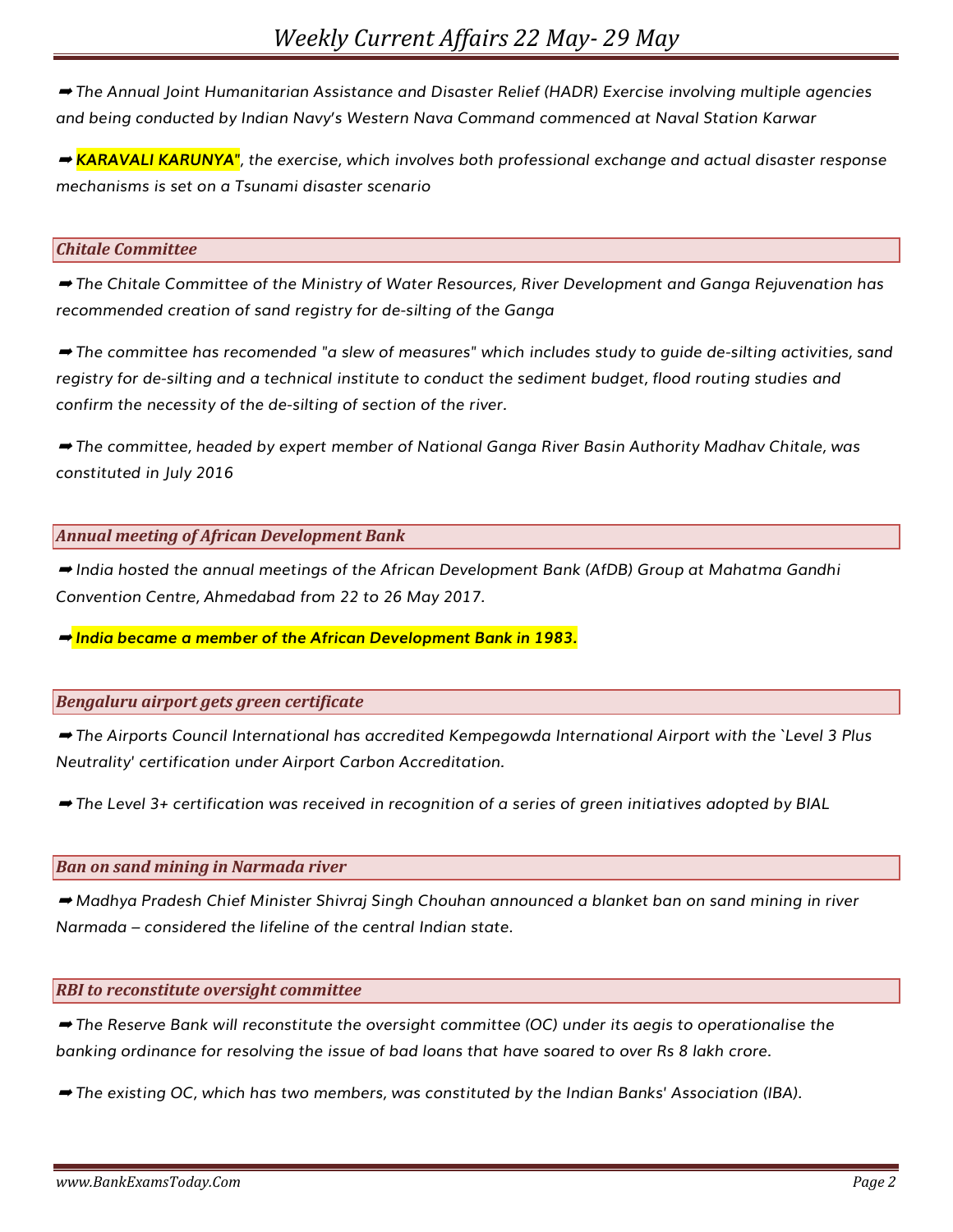## *World's first philosophical novel on God*

➡ *Indian IAS officer, Haulianlal Guite, who hails from country's most remote areas of Manipur state has recently published a book titled "Confessions of a dying mind: the blind faith of atheism"*

➡ *The book billed as "the world's first philosophical novel for God", whose author is arguably the first Indian civil servant to write on philosophy since John Stuart Mill published On Liberty way back in 1858.*

#### *IIT-Kharagpur signs MoU with Madhya Pradesh for measuring happiness index*

➡ *IIT Kharagpur's Rekhi Centre of Excellence for the Science of Happiness has signed an MoU with Madhya Pradesh government to collaborate on the development of a Happiness Index for measuring the well-being of the people of the state.*

#### *Abolition Foreign Investment Promotion Board*

➡ *The Union Cabinet approved winding up of the 25-year-old Foreign Investment Promotion Board (FIPB), which has been vetting FDI proposals requiring government approval.*

➡ *FIPB was constituted under the Prime Minister's Office following economic liberalisation in the early 1990s.*

#### *'Return of the three stone Sculptures from Australia to India' exhibition*

➡ *"Return of the Three Stone Sculptures from Australia to India" was held in National Museum, Janpath New Delhi.*

➡ *The exhibition was organised to mark the safe return of three stone sculptures (Seated Buddha, Worshippers of Buddha, Goddess Pratyangira) from Australia to India.* 

➡ *These sculptures were purchased by National Gallery of Australia from the Nancy Wiener, New York in 2007 and Art of the Past, New York, 2005.*

#### *'Good Morning' Squad*

➡ *The Maharashtra government has decided to form 'good morning' squads to monitor and prevent open defecation in villages and districts across the state.*

➡ *These squads will comprise representatives of local bodies, self-help groups, NGOs, students and social workers working in the area of sanitation and cleanliness.*

#### *Swachh Bharat App*

➡ *Swachh Bharat App" has been launched.* 

➡ *The main focus of this Swachh Bharat App" is to basically involve people actively to become part of Swachh Bharat Abhiyan (Clean India Movement).*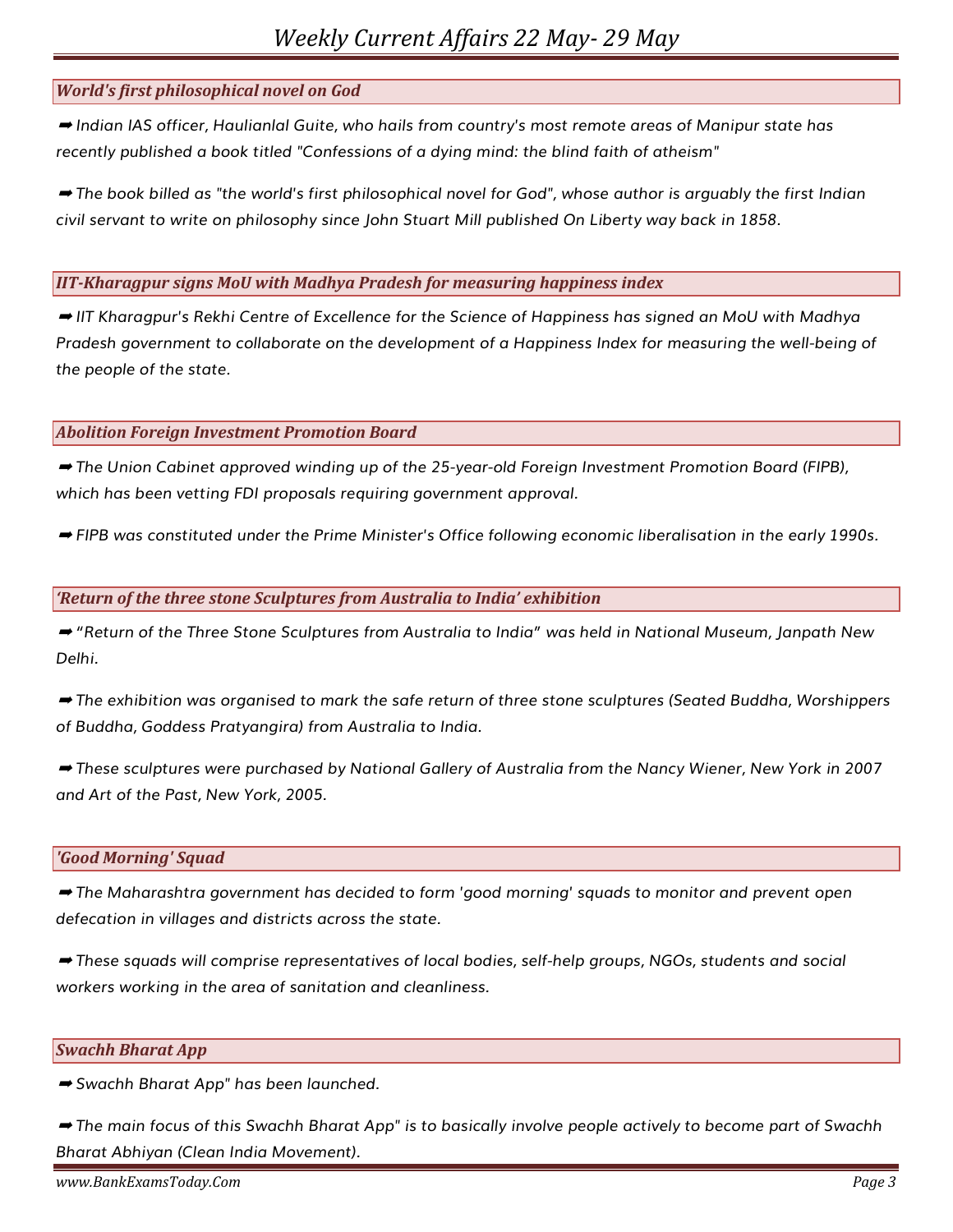## *SEVA App Launched*

➡ *Coal Minister Piyush Goyal launched the Saral Eindhan Vitaran Application( SEVA)*

➡ *The application helps track coal dispatch to 118 power plants through Fuel Supply Agreement (FSA), dispatch through special forward E-Auction and Bridge Linkage from over 200 dispatch points.*

#### *'India 2017 Yearbook' Released*

➡ *Union Home Minister Rajnath Singh has released the book 'India 2017 Yearbook' authored by the Union Home Secretary, Shri Rajiv Mehrishi*

➡ *The book was published by the Mc Graw Hill Education India.*

➡ *The chapters of the Book are divided into four broad groups covering Indian geography, history, polity, demography, economy, development schemes, environment, disaster management, media and communication, foreign policy, J&K and newsmakers in India.*

## *Rachna: India's first underwater rail tunnel*

➡ *Engineers have completed boring the country's first tunnel under the Hooghly river for establishing metro link between Howrah and Kolkata.*

➡ *Rachna, a giant tunnel-boring machine (TBM), was deployed to dig the underwater tunnel that runs a length of 502 metres under the river.*

## *Integration of eSanad*

➡ *External Affairs Minister Smt. Sushma Swaraj inaugurated the integration of eSanad with Parinam Manjusha*

➡ *eSanad is aimed at online verification of the documents with an objective to extend contactless, cashless and paperless document attestation/ apostille service to applicants in India as well as abroad.*

➡ *The integration OF e-Sanad with Parinam Manjusha will help the applicants avoid long travels and precious resources of time and money for getting their documents attested by the concerned authorities in States.*

## *India becomes second largest steel producer*

➡ *India has emerged as the second largest stainless steel producer in the world after China. India overtook Japan as the second-biggest producer in 2016, according to International Stainless Steel Forum (ISSF)*

#### *Tax-free Puducherry budget*

➡ *Puducherry Chief Minister V. Narayanasamy presented a tax-free budget of Rs. 6,945 crore for 2017-18.*

➡ *The contribution from own resources was estimated to be Rs. 4,022 crore.*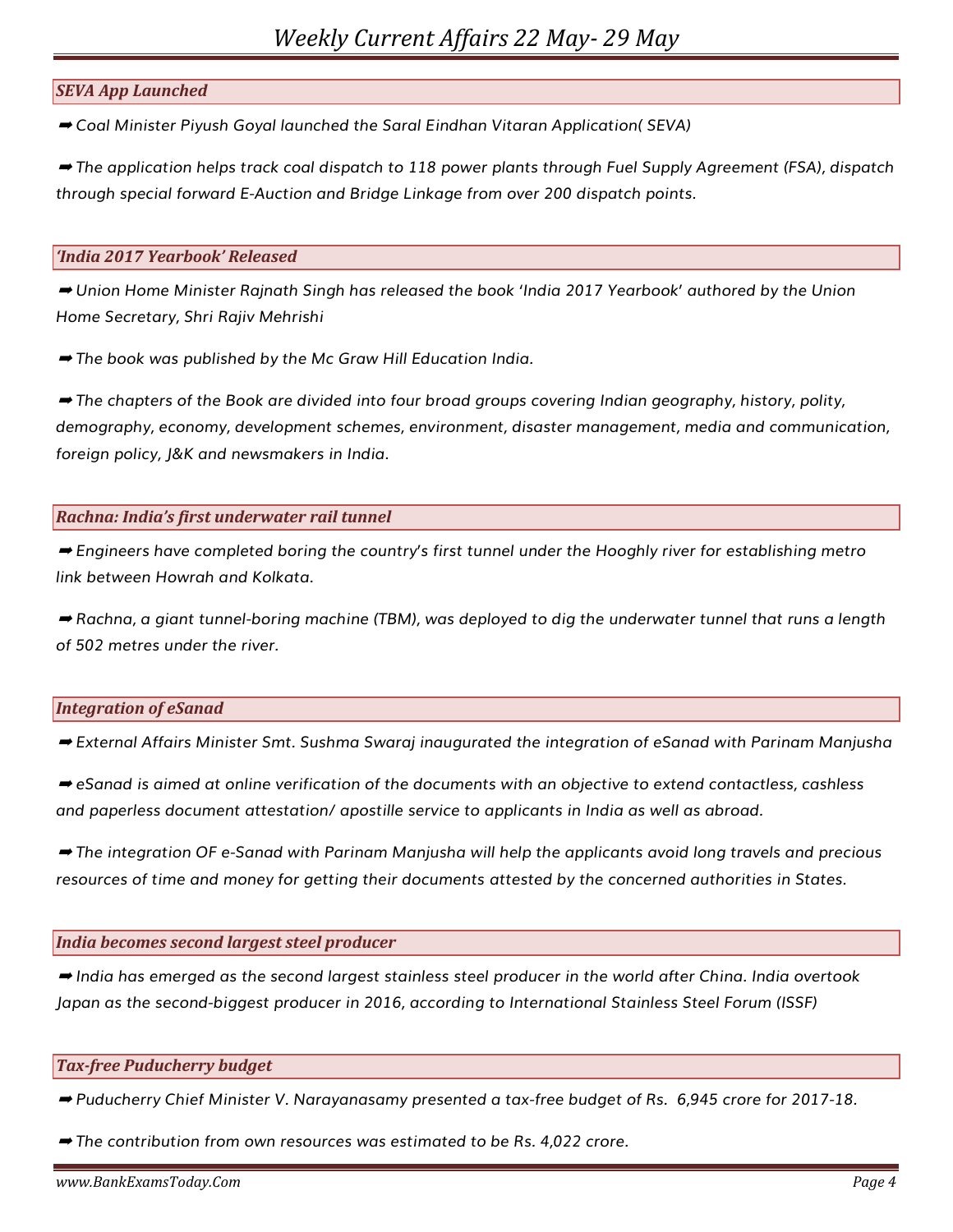➡ *With key focus on agriculture, animal husbandry and infrastructure development, the Chief Minister announced the government decision to provide free electricity to motor pump sets used by farmers.*

#### *AIIMS to be set up at Changsari, Assam*

➡ *Prime Minister Narendra Modi laid the foundation stone of All India Institute of Medical Sciences (AIIMS), Guwahati to be set up at Changsari in Assam's Kamrup district.*

➡ *Guwahati AIIMS will be constructed under the Pradhan Mantri Swasthya Suraksha Yojana at an estimated cost of Rs 1,123 crore.*

#### *India's First Electric Mass Mobility System*

➡ *Nagpur earned the distinction of becoming the country's first city with an electric fleet of 200 electric vehicles, including taxis, buses, e-rickshaw and autos.*

#### *Aeronautical Test Range in Karnataka*

➡ *Union Defence Minister Arun Jaitley inaugurated a first-of-its-kind Aeronautical Test Range (ATR), which will be used to test the country's first unmanned aircraft, in the Chitradurga district of Karnataka*

➡ *The facility, which will spread across an area of 4,200 acres, will be the leading test centre for the Defence Research and Development Organisation (DRDO) that has been using the Hindustan Aeronautics Ltd airport in Bengaluru to test fly the Tejas combat aircraft so far.*

## *Dailong village declared Biodiversity Heritage Site*

*The Manipur government has declared Dailong village of Tamenglong district as a Biodiversity Heritage Site of the state,*

#### *Pension scheme for journalists*

➡ *Haryana Chief Minister Manohar Lal Khattar announced a slew of incentives for journalists, including a Rs 10,000 monthly pension scheme, for those who are above 60 years and have completed 20 years in the profession.*

#### *Zika virus hits India*

➡ *India has reported its first three cases of the Zika virus, including two pregnant women who delivered healthy babies.*

➡ *Zika is transmitted by the daytime-active Aedes aegypti and Aedes albopictus mosquitoes.*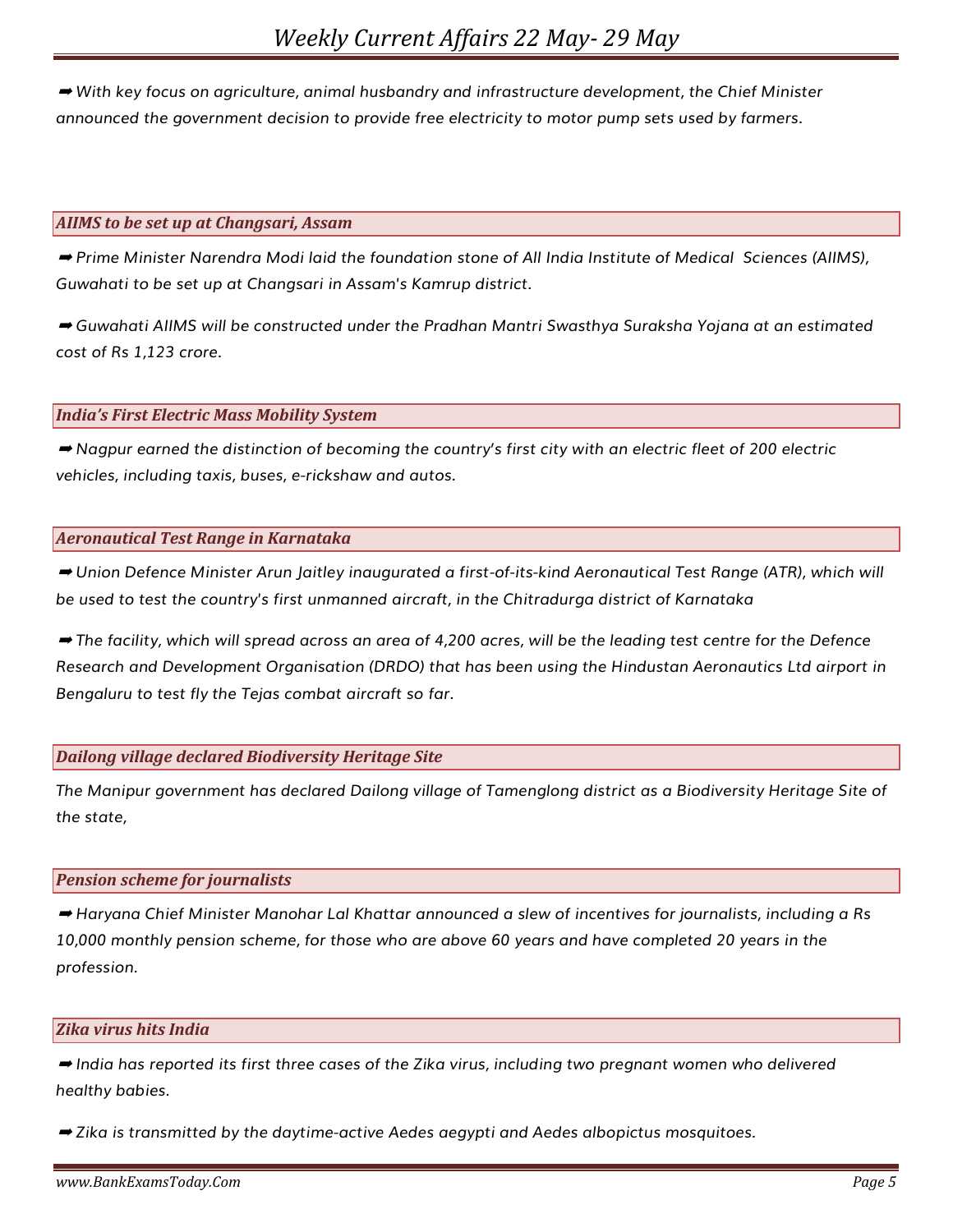## *DIPP to grant industrial licences to defence manufacturers*

➡ *Department of industrial policy and promotion (DIPP) will now process the applications for grant of licence for manufacture of defence items. Earlier, the home ministry was carrying out this exercise.*

## *International Events*

## *Jaipur Literature Festival kicked off in London*

➡ *The Jaipur Literature Festival was inaugurated in London to present a sumptuous showcase of South Asia's literary heritage, oral and performing arts, books and ideas, dialogue and debate.*

*Three Indian brands among world's top 50 luxury goods companies*

➡ *Three Indian companies — Gitanjali Gems, Titan and PC Jeweller — have been named in the list of top 50 luxury goods firms globally that was topped by Louis Vuitton.*

➡ *Gitanjali Gems Ltd was placed in the 30th rank, followed by Titan Company(31st) and PC Jeweller (44th) in the fourth annual Global Powers of Luxury Goods report.*

#### *Jordan's Azraq refugee camp becomes first to run entirely on solar energy*

➡ *A refugee camp in Jordan has become the first in the world to be powered by renewable energy.*

➡ *About 20,000 Syrian refugees living in the desert camp of Azraq will be able to use electricity generated by a solar plant.*

*Saudi King presents Trump with top civilian honour*

➡ *Saudi Arabia's King Salman bin Abdulaziz Al Saud presented Donald Trump with the kingdom's top civilian honour.*

#### *Nauru ratifies Solar Alliance Pact*

➡ *The world's smallest republic, the tiny island nation of Nauru — has become the sixth country to ratify the International Solar Alliance (ISA) Framework pact initiated by the Indian and French governments at the climate change summit held at Paris in 2015.*

➡ *Five more African nations — Comoros, Cote d'Ivoire, Somalia, Ghana and Djibouti — have committed to sign the Solar Alliance Pact during the ongoing meeting of the African Development bank in India.*

## *World Economic Forum (WEF): UN Habitat Data*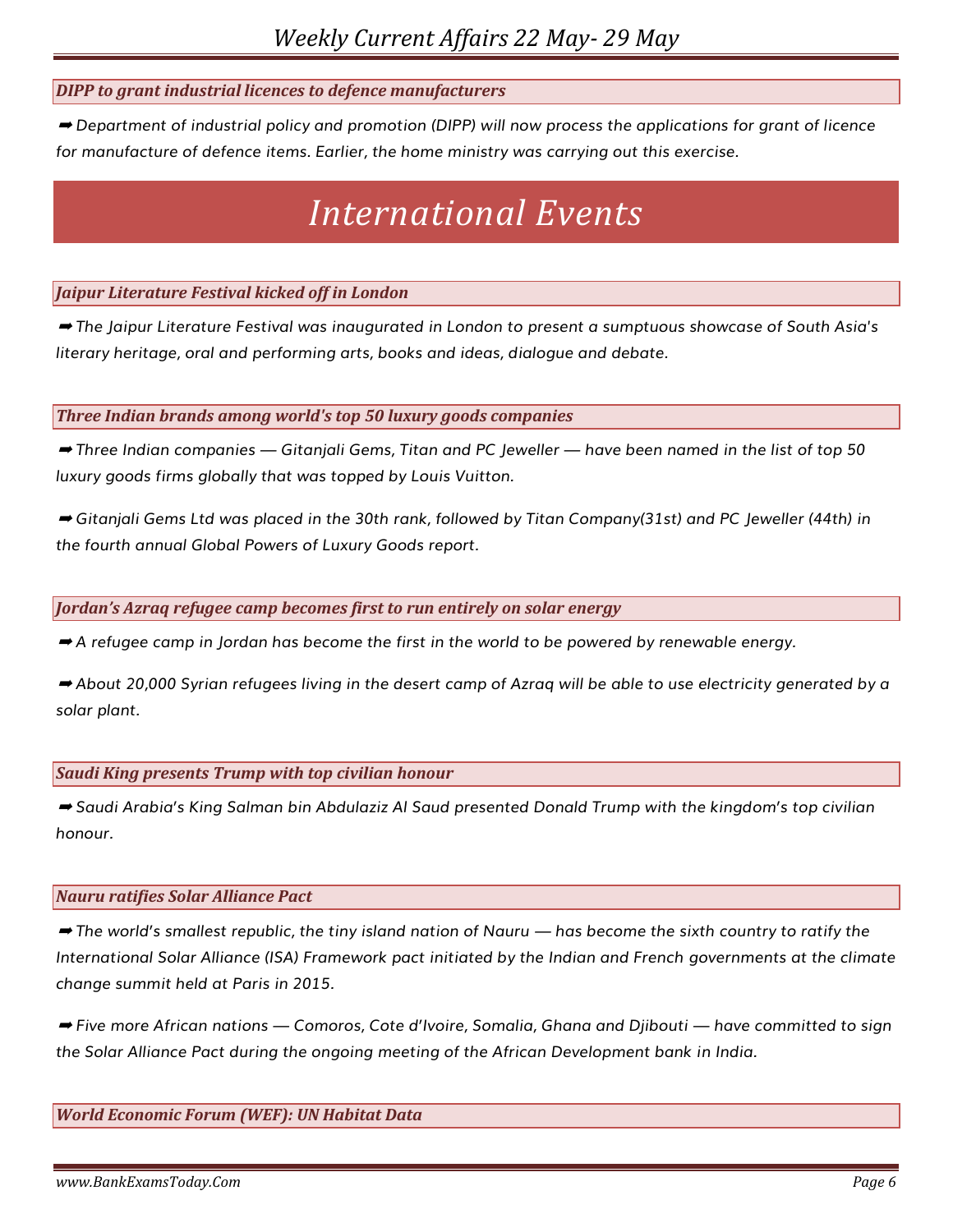➡ *According to World Economic Forum's UN Habitat Data of 10 most densly populated cities, Dhaka, with 44500 people per square metre, is placed at first position.*

➡ *Mumbai, with 31700 people/sq.meter secured the second place while Kota is at number seven*

➡ *Dhaka tops the list with 44500 people per sq km while Mumbai with 31700 ranks second in the list of 10 most densely populated cities in the world.*

➡ *The 5 most densely populated cities are 1. Dhaka 2. Mumbai 3. Medellin 4. Manila 5. Casablanca*

## *3rd RCEP Inter-sessional Ministerial Meeting*

➡ *Commerce and Industry Minister Smt. Nirmala Sitharaman led the Indian delegation to the 3rd RCEP Intersessional Ministerial Meeting on 21-22 May 2017 in Hanoi in which Trade Ministers of 15 other RCEP countries participated.* 

➡ *Trade Minister and Industry Minister of Philippines Mr Ramon Lopez, was the Chair of the Meeting as Philippines is currently holding the Presidency of ASEAN this year.*

## *Japan to build war museum in Manipur*

➡ *Japan is going to build a war museum at the hillock at Maiba Lokpa in Bishnupur district, Manipur, where a Japanese camp was located during World War II.*

➡ *The Japanese ambassador to India, Kenji Hiramatsu, said about 70,000 Japanese soldiers had died in battles from March to June 1944 in Imphal and Kohima.*

#### *Taiwan legalises same-sex marriage*

➡ *Taiwan island's highest court had just struck down Taiwan's anti–gay marriage laws as unconstitutional, paving the way for the first system of legalised same-sex marriage anywhere in Asia.*

➡ *The court, known as the Judicial Yuan, said current marriage laws were "in violation of both the people's freedom of marriage .and the people's right to equality",*

## *ISRO & NASA Collaborate to Build NISAR*

➡ *In a meeting in Toronto, NASA Administrator Charles Bolden and K.Radhakrishnan, Chairman ISRO, signed two documents to launch the NASA-ISRO satellite mission.*

## *Amul Thapar becomes second Indian-American judge of US Court of Appeals*

➡ *Amul Thapar became the second Indian-American judge of an appeals court with the United States senate confirming his appointment to the Cincinnati-based Sixth Circuit Court of Appeals.*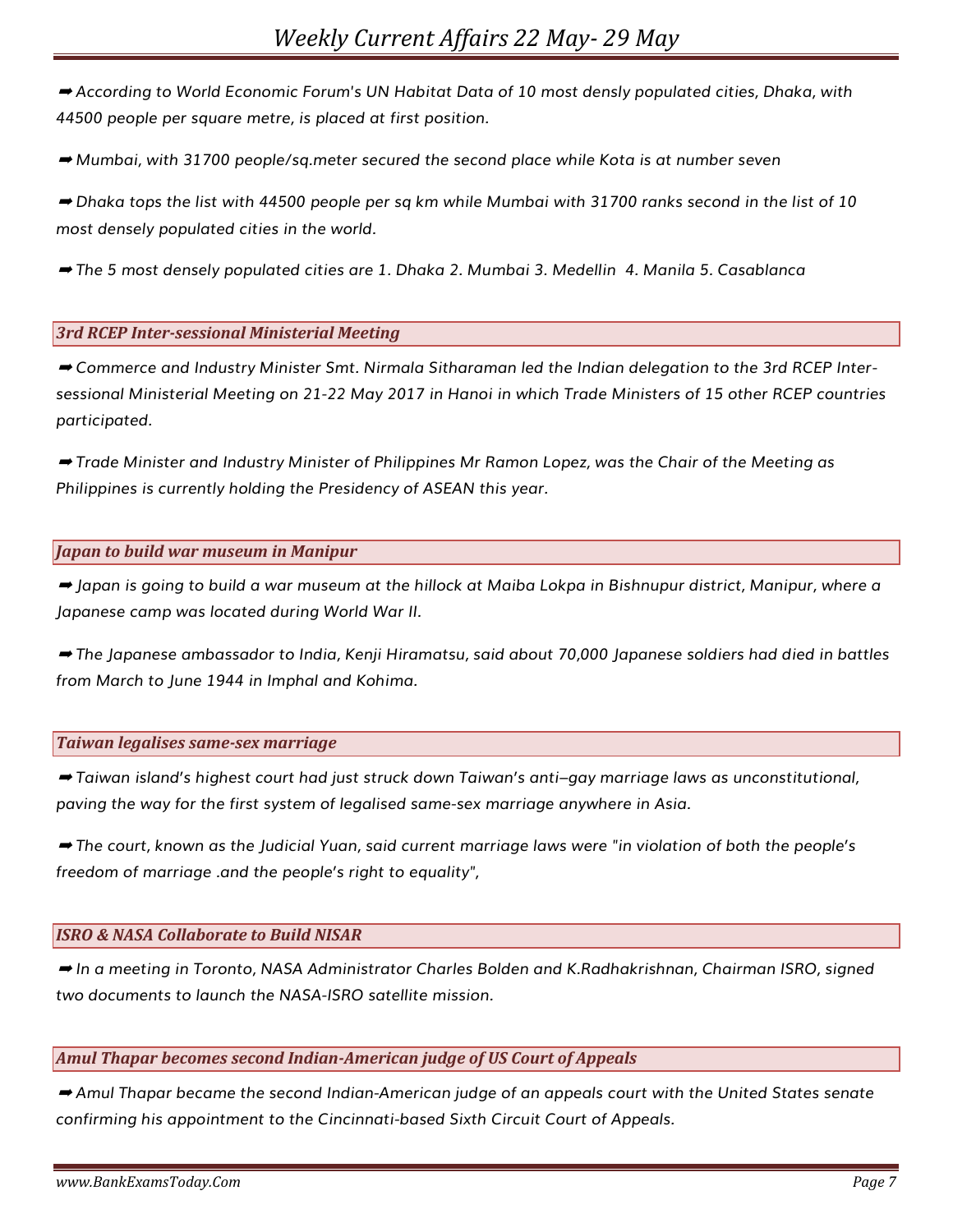➡ *Shri Srnivasan, who was appointed to the DC circuit court of appeals by President Barak Obama and confirmed in 2013, is the first Indian American ever to be named as judge to the American counterpart of India's high courts.*

#### *India inks 4 pacts with Mauritius*

➡ *The Line of Credit has been signed between SBM Mauritius Infrastructure Development Co. Ltd and Export-Import Bank of India.*

➡ *Four Agreements: 1. Oceanography Institute in marine sciences and technology. 2. Agreement on Maritime Security, 3. Memorandum of understanding (MoU) for setting up of a civil services college in Mauritius, 4. Submission of instrument of ratification of International Solar Alliance (ISA) by Mauritius.*

#### *Mission XI Million picks Chandigarh girl*

➡ *Ananya Kamboj, from Vivek High School, Mohali, has been selected to represent India as a young journalist at the Global Football For Friendship (F4F) social programme in Russia.*

➡ *The F4F programme, supported by Gazprom and FIFA, focuses on the development of children's football, fostering tolerance and respect for different cultures and nationalities among children from different countries. India joins the programme for the first time and will participate alongside 60 other countries.*

## *World's largest telescope in Chile*

➡ *Construction of the world's largest telescope has commenced in Chile on the European Extremely Large Telescope, which when completed will be some five times larger than the top observing instruments in use today.*

#### *Apple opens first official store in SE Asia*

➡ *Apple opened its first Southeast Asia store in Singapore, drawing hundreds of excited fans to the swanky two-storey site in the city's upmarket shopping district.*

#### *G7 Summit*

➡ *Leaders of the Group of Seven (G7) nations were assembled in Italy to start a two-day summit in which U.S. President Donald Trump was likely to face peer pressure on his contrarian stances on trade and the environment.*

➡ *The G7 is an informal forum on global governance comprising the United States, Canada, France, Britain, Germany, Italy and Japan.*

## *Indo-Thailand Siam Bharat 17: HADR*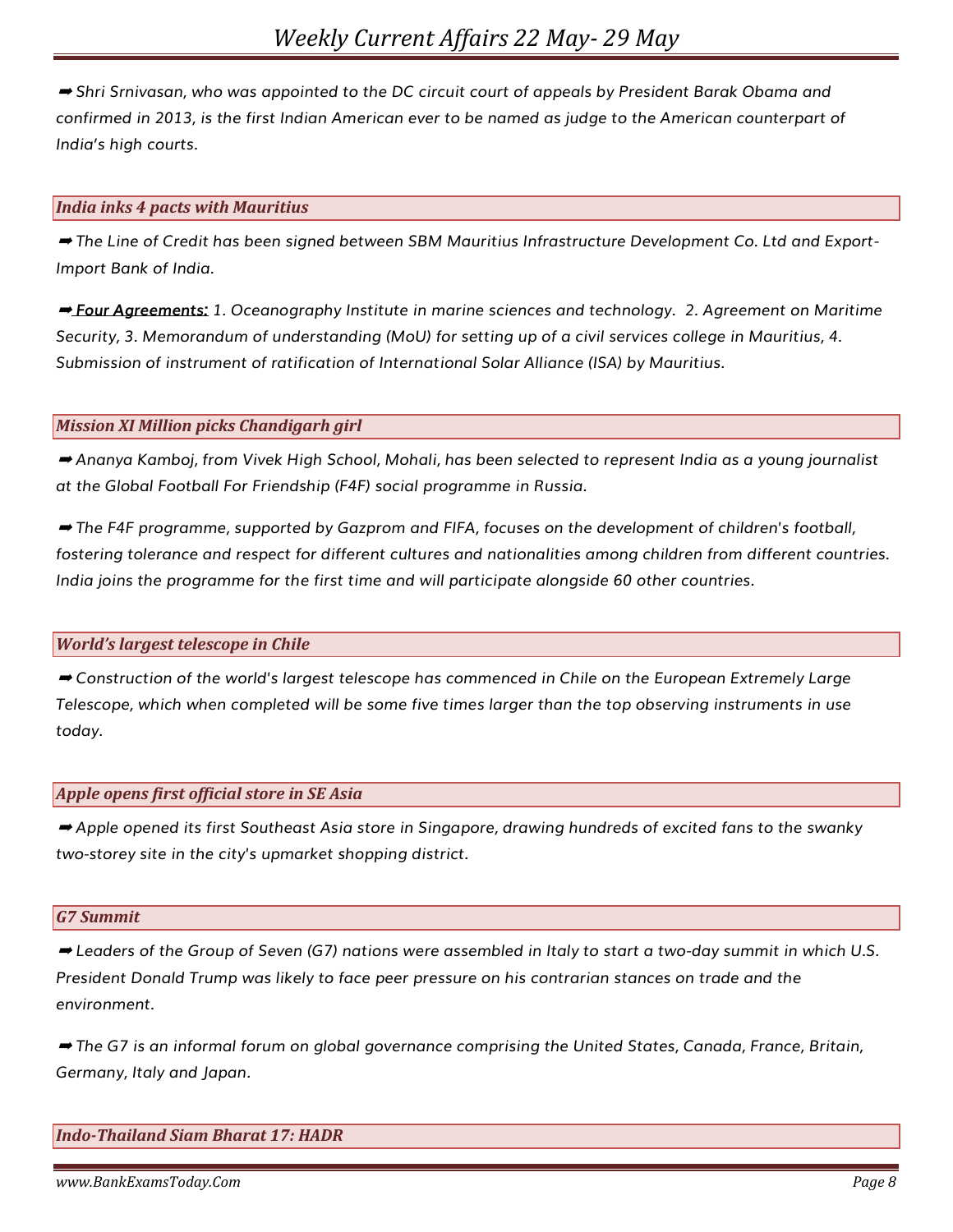➡ *Indo-Thailand Humanitarian Assistance and Disaster Relief (HADR) Table Top Exercise 2017 was held at Chiang Mai, Thailand from 22 May to 26 May 17 between the Indian Air Force and Royal Thailand Air Force (RTAF).*

➡ *The eleven member IAF contingent was led by Group Captain Sucharu Rai VM. This was second such exercise to be conducted between the two Air Forces.*

# *Sports*

## *Bhavani Devi strikes gold in fencing championship*

➡ *Bhavani Devi has also become the first Indian to win a gold medal in an international fencing event. She had previously won a silver medal.*

## *Arsenal beat Chelsea 2-1 to win FA Cup for 13th tim*

➡ *Arsenal held out to beat Chelsea 2-1 in the FA Cup final at Wembley with an Aaron Ramsey winner in the second half.*

## *South Korea Defeat China to Win 2017 Sudirman Cup*

➡ *South Korea shocked badminton giants China on Sunday in the final of the 2017 Sudirman Cup, ending the team's run of six straight titles with a 3-2 win.*

## *India win 10 gold in South Asian Junior TT*

➡ *India added six more gold on the concluding day to win all 10 gold medals on offer in the South Asian Junior Table Tennis Championships at Mount Lavinia*

➡ *In addition, they also claimed four silver medals for a total of 14 medals from the regional championships.*

## *Zverev Beats Djokovic to Clinch Italian Open Title*

➡ *German youngster Alexander Zverev pulled off the biggest win of his career when he beat world number two Novak Djokovic 6-4 6-3 to win the Italian Open*

➡ *Zverev broke again in the third game of the second set and clinched the match with another break in the ninth game.*

*Bengaluru FC wins Federation Cup*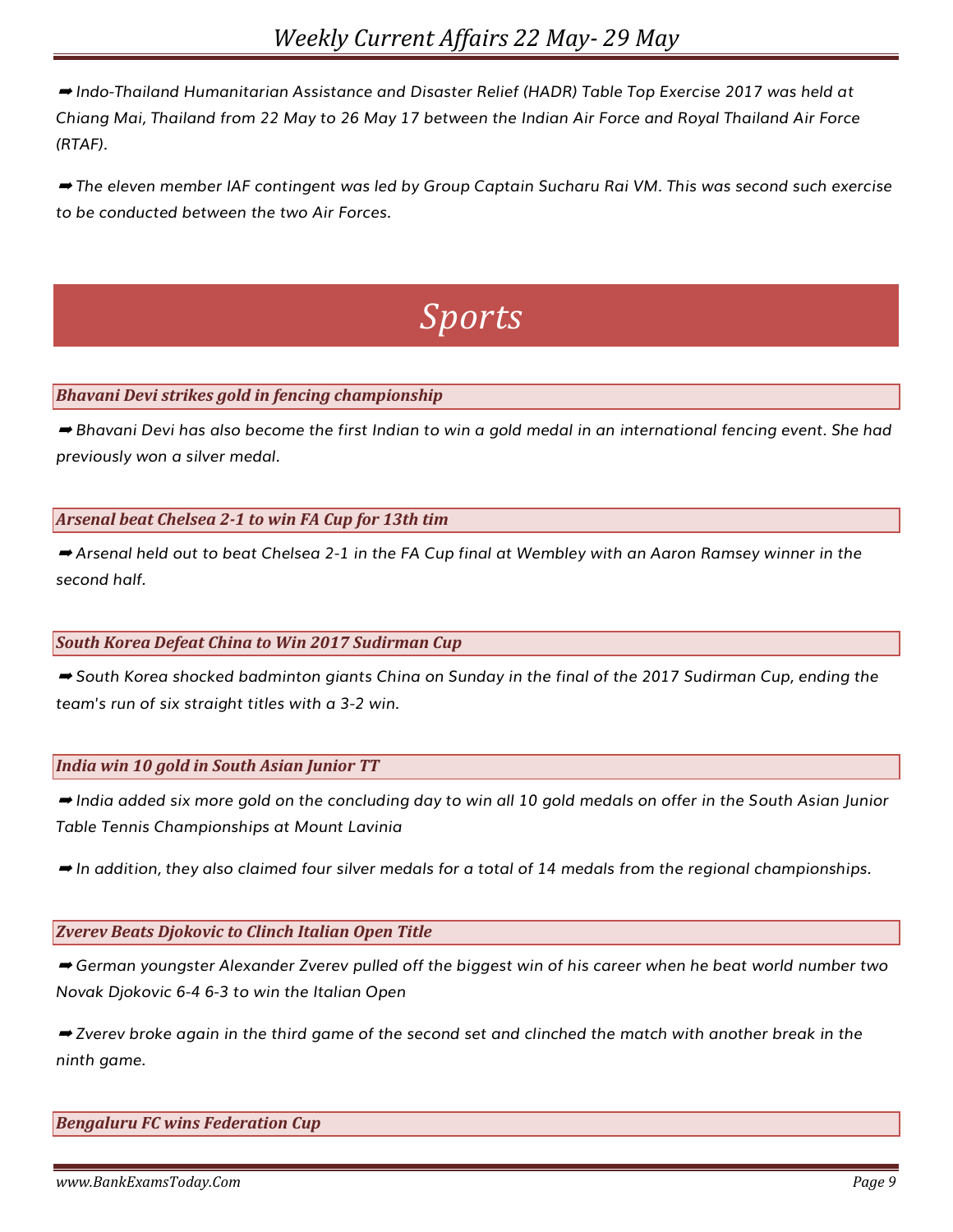➡ *AFC Cup finalist Bengaluru FC redeemed some pride by edging out Mohun Bagan 2-0 in the summit clash and claiming its second Federation Cup crown at the Barabati Stadium*

#### *India clinch women's quadrangular series*

➡ *India capped their brilliant run to clinch the women's quadrangular cricket series by defeating hosts South Africa by eight wickets in the final played at Potchefstroom.*

#### *Sweden beat Canada to win ice hockey world title*

➡ *Sweden has won the ice hockey world championship, beating favourites Canada in a dramatic penalty shootout.*

#### *Jinder Mahal win WWE Championship at Backlash*

➡ *Indian-origin wrestler Jinder Mahal clinched the WWE Championship after beating Randy Orton at pay-perview event Backlash.*

#### *Real Madrid wins its first Spanish title since 2012*

➡ *Real Madrid won the Spanish league for the first time in five years and kept rival Barcelona from its third straight championship.*

➡ *Zinedine Zidane's team secured its 33rd league title with a 2-0 win at Malaga with goals by Cristiano Ronaldo and Karim Benzema.*

#### *Mumbai Indians become 3-time champions of IPL 2017*

➡ *Mumbai Indians snatch an incredible one-run victory from the jaws of defeat against Rising Pune Supergiant in a thrilling grand finale of the Indian Premier League (IPL)*

➡ *This was Mumbai Indians' third IPL trophy in 10 editions and more special for their skipper Rohit Sharma, who is the only captain to win a hat-trick of titles. Rohit has in fact ow won four IPL titles (one for Deccan Chargers in 2009)*

## *13-year-old Indian girl wins Asia yoga championship*

➡ *Thirteen-year-old Vaishnavi of India beat hundreds of competitors to win the first Asia Level Yoga Competition.*

➡ *The competition, featuring teams from five nations, was held in Thailand*

➡ *Winning gold is nothing new for Vaishnavi—She has reportedly won more than 200 contests of the more than 1,000 she has entered.*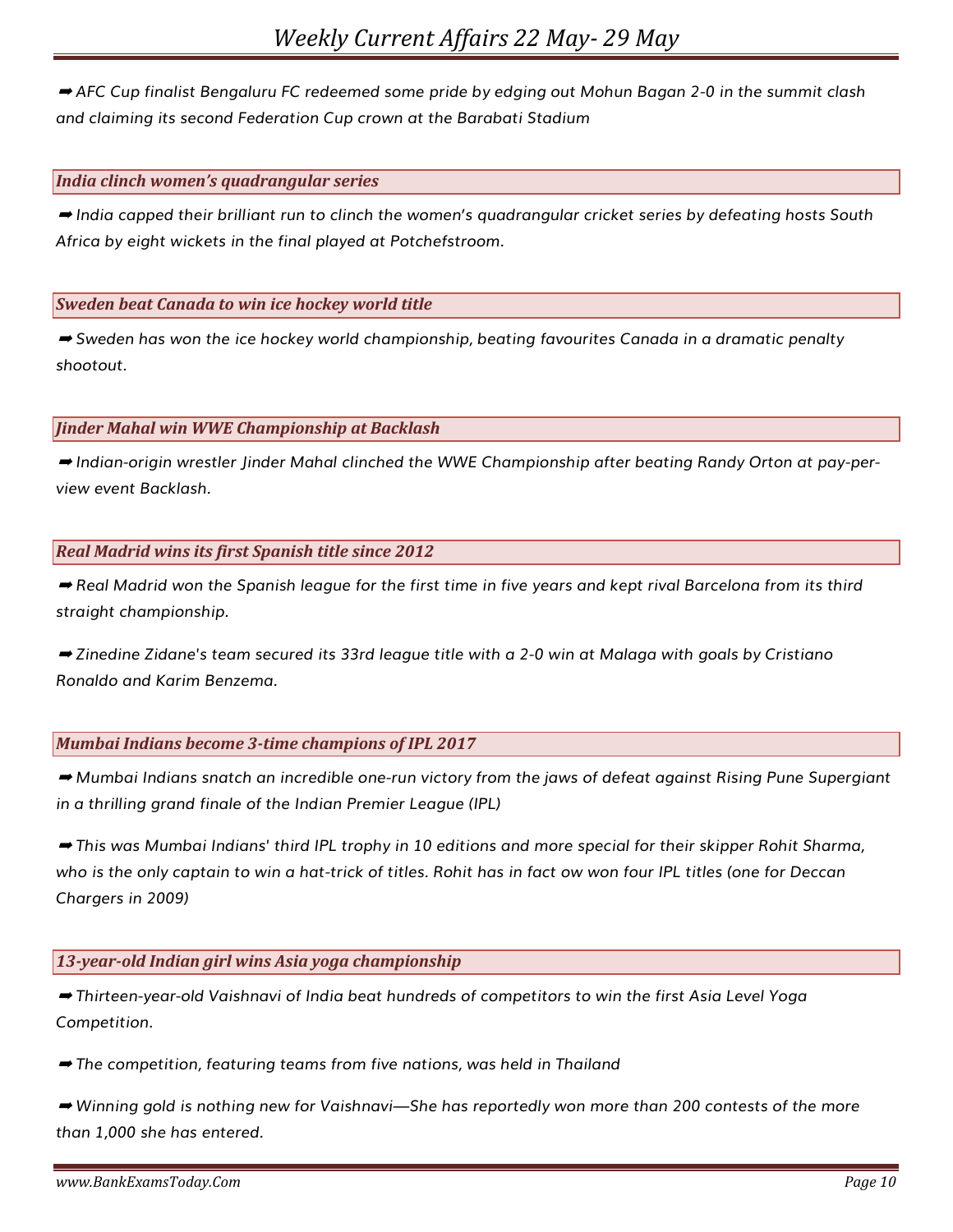## *Laxman wins All India Open Rapid FIDE Rating chess meet*

➡ *Grand Master R.R. Laxman of Integral Coach Factory finished on top with 9.5 points to win the All India Open Rapid FIDE Rating Chess Tournament at the Kshudiram Anushilan Kendra*

➡ *Fide Master Mitrabha Guha racked up 8.5 points to finish second in the 10-round tournament while untitled Srijit Paul (8) finished third ahead of Grand Master Saptarshi Roy Chowdhury with a better tie-break score.*

## *Banking & Finance*

## *HDFC Life brings SPOK*

➡ *HDFC Life, one of India's top private life insurance companies today announced the launch its first life insurance email bot.*

➡ *The AI based email bot, named SPOK is claimed to be first in India that automatically read, understand, categorise, prioritise and respond to customer emails that are sent to HDFC Life, within milliseconds.*

#### *Paytm launches payments bank; offers 4% interest*

➡ *Digital payments firm Paytm launched its payments bank with 4 percent interest rate and cashbacks on deposits, zero fees on online transactions and no minimum balance requirement.*

➡ *Paytm Payments Bank has roped in two new independent directors - former executive director of the Reserve Bank of India PV Bhaskar and former Shriram Group director GS Sundarajan -who have joined the five member board.*

➡ *Apart from Paytm CEO Vijay Shekhar Sharma and Renu Satti, CEO of Paytm Payments Bank, the board also includes Paytm cofounder Ash Lilani.*

## *Federal Bank launched 'Selfie'*

➡ *Federal Bank introduces Selfie, the first of its kind in India. "Selfie", is a mobile based SB account opening facility through Fedbook. This app facilitates customers to open accounts on their own by using their Aadhaar and PAN Card.* 

➡ *Designed and managed by Geojit, the trading platform will give its users absolute control over their investments with timely research inputs to make sound investment decisions.*

#### *Code For Bank by SBI*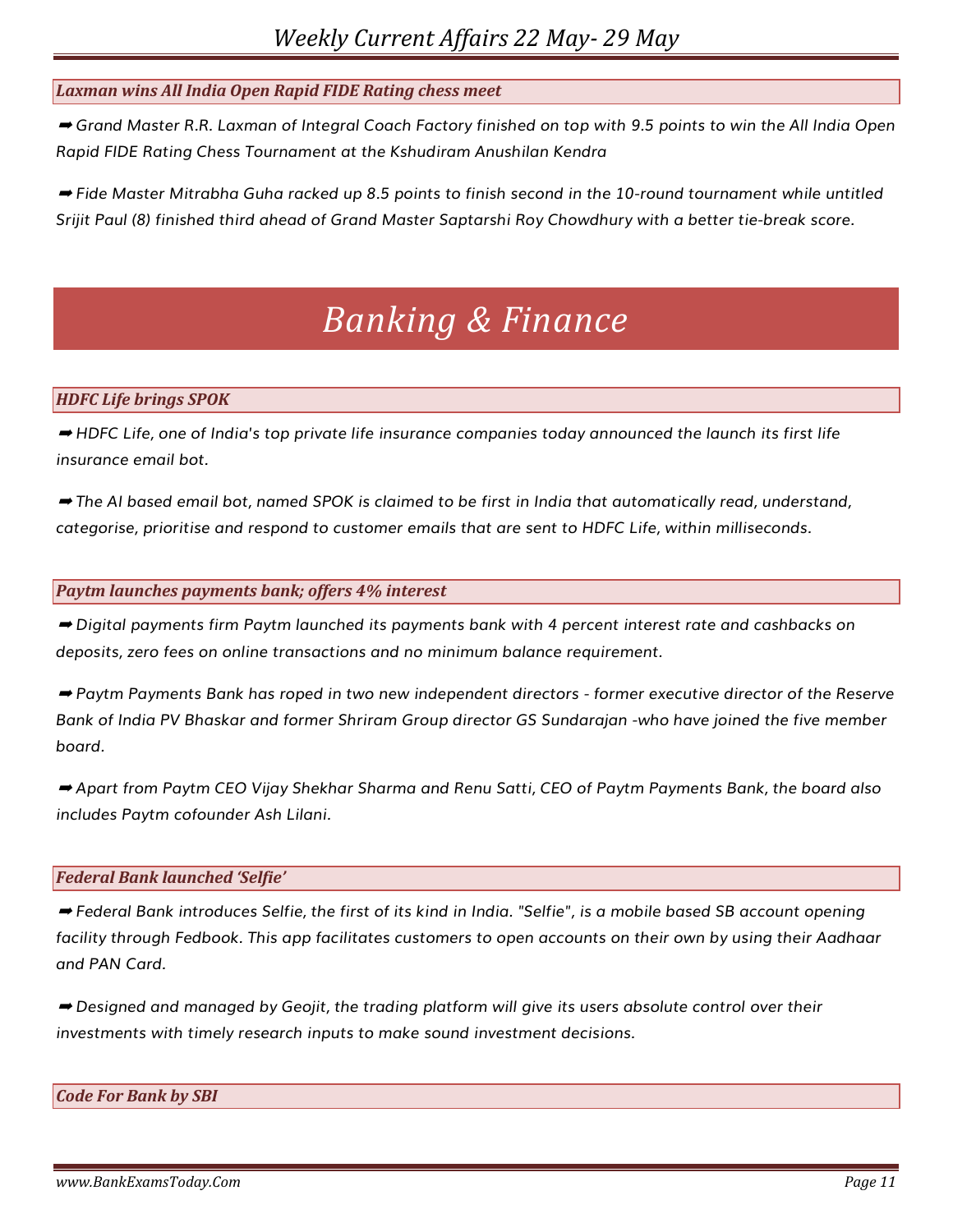➡ *State Bank of India(SBI) has launched a national hackathon for developers, start-ups and students to come up with innovative ideas and solutions for the banking sector.*

➡ *The hackathon, named 'Code For Bank', will focus on the business value driven by technologies like predictive analytics, fin-tech/blockchain, digital payments, IOT, artificial intelligence, machine learning, BOTS and robotic process automation*

# *Ranks & Index*

## *Forbes magazine's 'Global 2000'*

➡ *Mukesh Ambani-led Reliance Industries (RIL) is the highest ranked Indian firm*

➡ *Four other Indian banks, which are all privately owned -- HDFC Bank (258), ICICI Bank (310), Axis Bank (463) and Kotak Mahindra Bank (744) -- are among the top 20 Indian companies in the overall list.*

➡ *Tata Motors has retained its sixth position among Indian companies, but fell in terms of overall ranking to 290 (278 last year).*

## *Travellers' choice*

➡ *Taj Mahal has made it to the top 10 landmarks in the world by securing fifth position in the list with 5th rank*

➡ *Angkor Wat in Siem Reap (Cambodia) topped the list followed by Sheikh Zayed Grand Mosque Center in Abu Dhabi (UAE), Mezquita Cathedral de Cordoba in Cordoba (Spain) and St Peter's Basilica in Vatican City (Italy).*

# *Books & Authors*

## *'Mann Ki Baat – A Social Revolution on Radio'*

➡ *The book 'Mann Ki Baat: A Social Revolution on Radio' by Shri Rajesh Jain is a compilation of Prime Minister Shri Narendra Modi's addresses to the nation on radio every month under the programme 'Mann Ki Baat'.*

## *Marching with a Billion- Analysing Narendra Modi's Government at Midterm'*

➡ *The book 'Marching with a Billion- Analysing Narendra Modi's Government at Midterm' written by eminent journalist Shri Uday Mahurkar analyses the monumental changes that Prime Minister Shri Narendra Modi has brought on multiple fronts as Prime Minister on India's governance landscape by ushering in an unprecedented culture of transparency to create a level playing field so necessary in a developing country.*

*www.BankExamsToday.Com Page 12*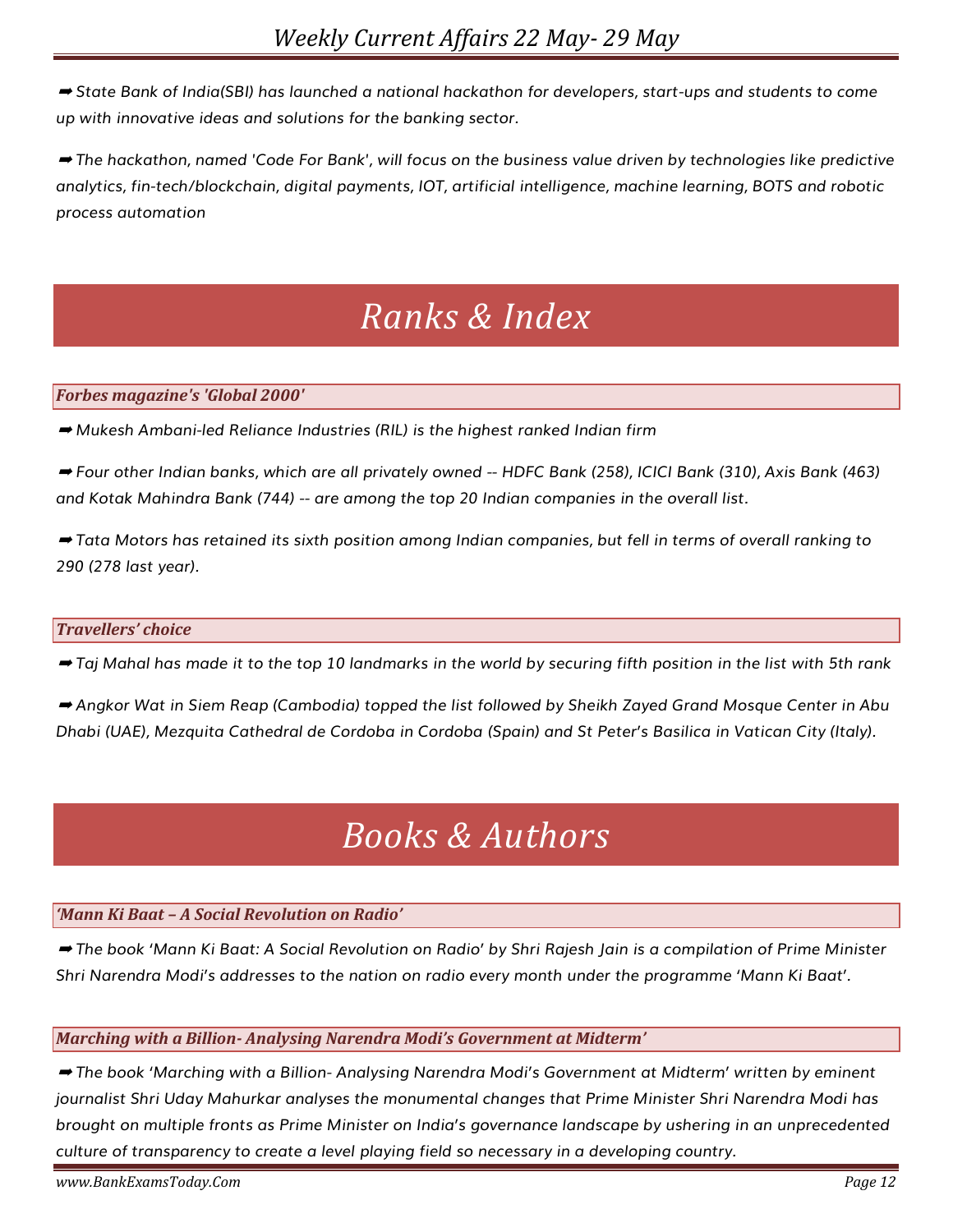## *"Winning like Virat: Think & Succeed like Kohli"*

➡ *A new book "Winning like Virat: Think & Succeed like Kohli" by Abhirup Bhattacharya, unravels the secrets of the cricketer's consistent form, while attempting to decode his philosophy towards life*

## *Science & Technology*

## *Solibacillus kalamii*

➡ *Scientists at NASA have named a new organism discovered by them after the much-loved APJ Abdul Kalam.*

➡ *The new bacteria on the filters of the International Space Station (ISS) and named it Solibacillus kalamii to honour the late president*

#### *Cobra Lily rediscovered*

➡ *The incredibly rare Arisaematranslucens, more commonly known as the cobra lily, was recently rediscovered in the western Nilgiris after 84 years by nature enthusiasts K.M. Prabhu Kumar and Tarun Chhabra.*

#### *Chemical memory unit—the 'chit'*

*The first one-bit chemical memory unit—the 'chit'*

*In classical computer science, information is stored in bits; in quantum computer science, information is stored in quantum bits, or qubits. Experiments at the Institute of Physical Chemistry of the Polish Academy of Sciences in Warsaw prove that chemistry is also a suitable basis for storing information. The chemical bit, or 'chit,' is a simple arrangement of three droplets in contact with each other, in which oscillatory reactions occur.*

*The chemical foundation of this form of memory is the Belousov-Zhabotinsky (BZ) reaction.* 

*The course of the reaction is oscillatory.*

## *Appointments*

| <b>Person Appointed</b>   | <b>Designation</b>                                        |
|---------------------------|-----------------------------------------------------------|
| Tapan Ray                 | Secretary, Department of Economic Affairs                 |
| Syed Ghayorul Hasan Rizvi | <b>Chairman of the National Commission for Minorities</b> |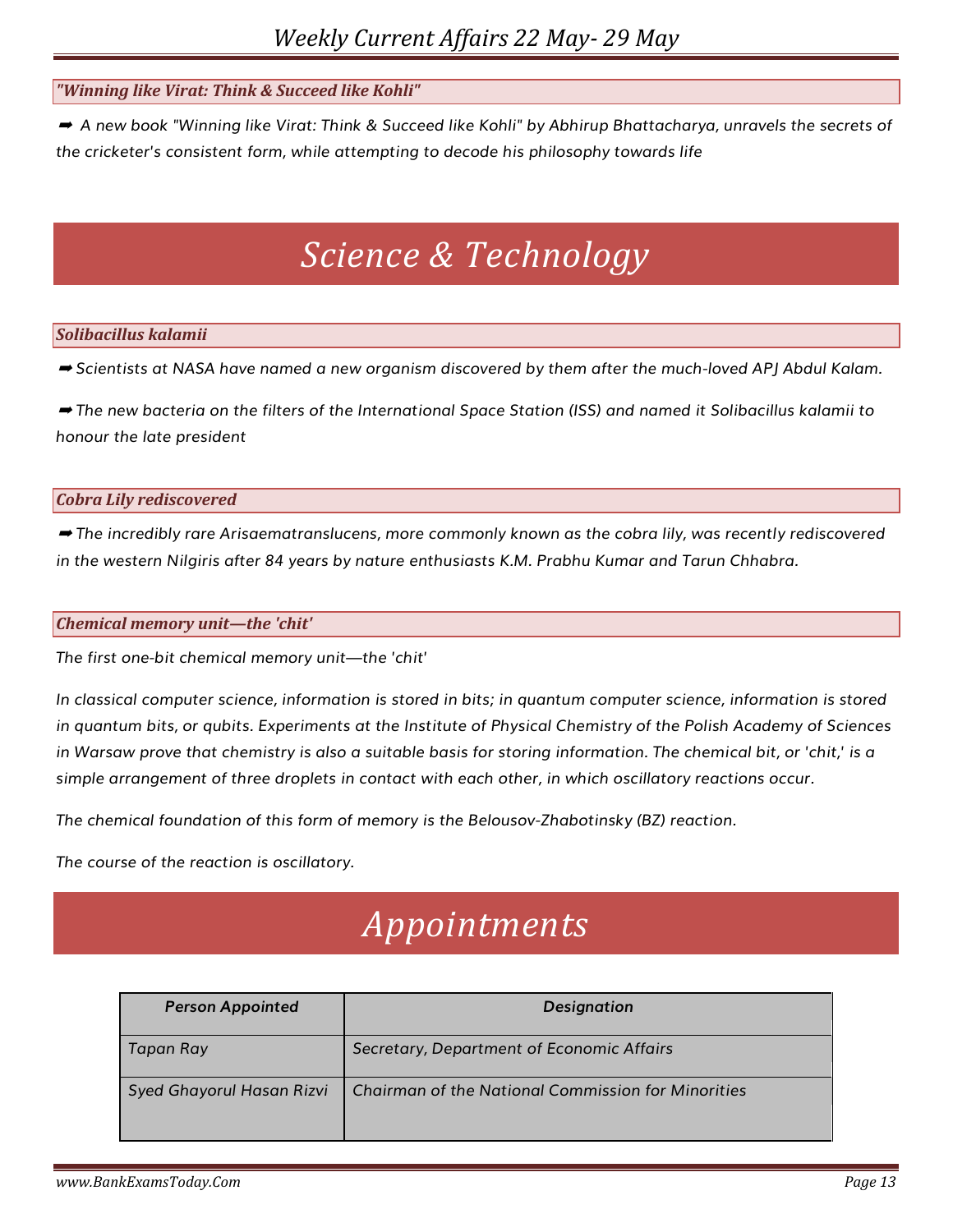| Jaideep Mazumdar  | Ambassador of India to the Philippines.                       |
|-------------------|---------------------------------------------------------------|
| Rajan Anandan     | Chairman of Internet and Mobile Association of India (IAMAI). |
| Dr Tedros Adhanom | Director-General of WHO                                       |
| N Chandrasekaran  | Chief financial officer Tata Sons                             |

# *Awards & Achievements*

| <b>Awardee/Achiever</b>                                                                                                                                                                       | <b>Award/Achievements</b>                                                           |
|-----------------------------------------------------------------------------------------------------------------------------------------------------------------------------------------------|-------------------------------------------------------------------------------------|
| Digital Service Innovator of the Year Award'                                                                                                                                                  | Reliance Jio                                                                        |
| <b>United Nations medal</b>                                                                                                                                                                   | Brijesh Thapa, Ravi Kumar                                                           |
| Aisha Mughal                                                                                                                                                                                  | lecturer from transgender<br>community<br>(Quaid-i-Azam University in<br>Islamabad) |
| Jacqueline Fernandez                                                                                                                                                                          | International Humanitarian<br>Award                                                 |
| two Best Performance Awards from Ministry of Shipping<br>for the highest growth in operating surplus and also for<br>achieving third highest growth in cargo traffic among<br>the major ports | <b>Cochin Port Trust</b>                                                            |
| <b>Rehana Ameer</b>                                                                                                                                                                           | First India-born woman to be<br>elected as a councillor to a ward<br>in the UK.     |
| The Advertising Standards Council of India (ASCI)                                                                                                                                             | <b>Global EASA Best Practice</b><br>Awards 2016                                     |
| M C Misra                                                                                                                                                                                     | Fellowship of the prestigious<br>Royal College of Surgeons of<br>Edinburgh,         |